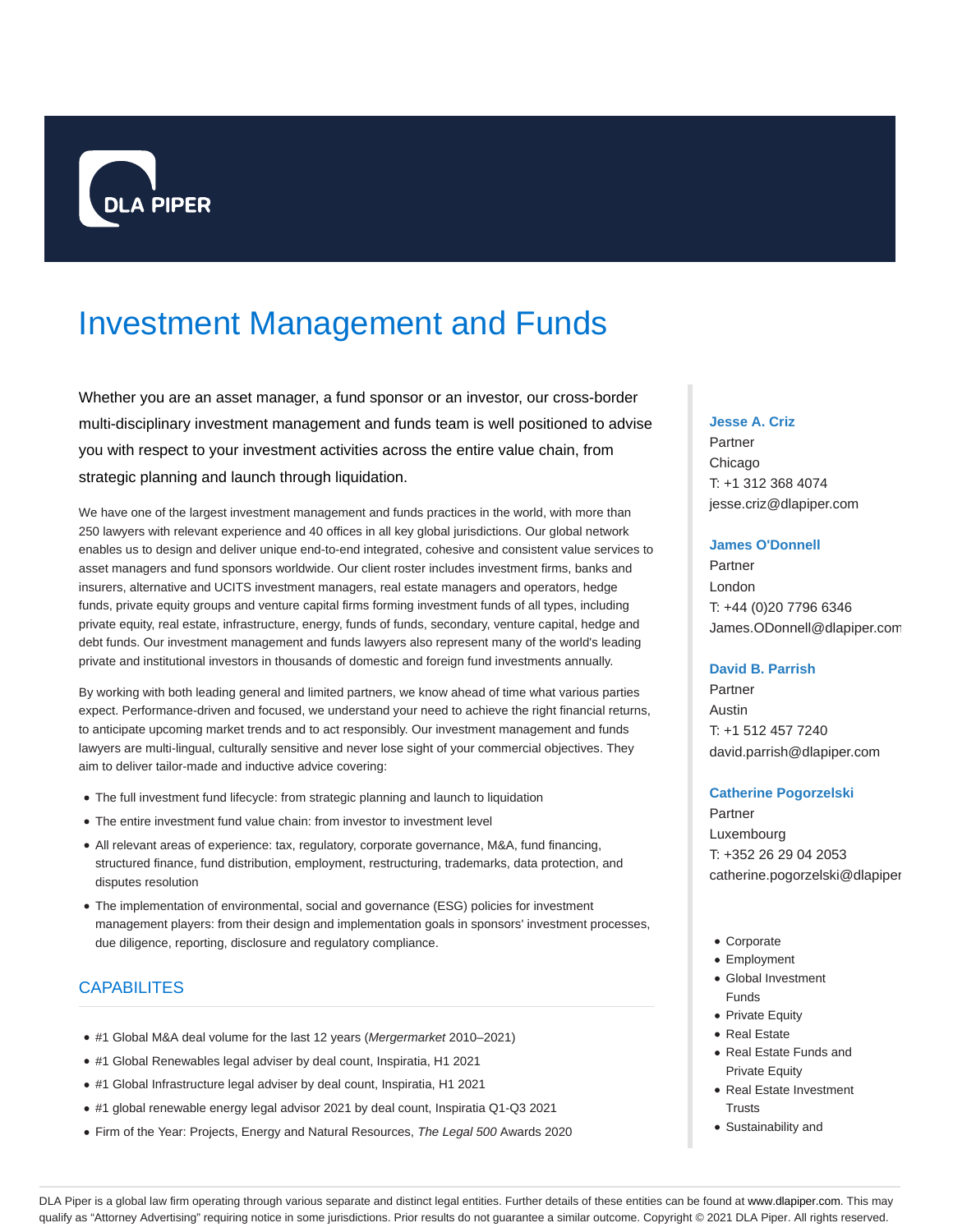- Firm of the Year: Projects, Energy and Natural Resources, The Legal 500 Awards 2020
- Law Firm of the Year in Real Estate for 17 consecutive years (International Who's Who of Business Lawyers 2021)
- Most Innovative Law Firm, FT Innovative Lawyers Europe Awards 2021
- #1 Europe Private Equity Buyouts, Mergermarket, 2018–2020
- #1 Europe Private Equity Exits, Mergermarket, 2018–2020
- #1 Most active law firm in Europe private equity deals, Pitchbook, 2018–2020
- **Band 1, Investment Funds: Investor Representation, UK-wide, Chambers and Partners UK, 2022**
- #1 Most active law firm in Europe private equity deals, Pitchbook, 2018–2020
- Band 4, Private Equity Fund Formation Chambers USA 2021 and Chambers Global 2022
- Band 1, Investment Funds: Investor Representation Chambers USA 2021 and Chambers Global 2022
- Band 3, Real Estate Investment Trusts Chambers USA 2021
- Band 4, Private Equity Funds (Including Venture Capital) The Legal 500 2021

#### INSIGHTS

# **Publications**

**Integration of sustainability factors under the UCITS, AIFMD, IDD II and MIFID II regulations**

#### 29 July 2021

Responsible investment is largely seen as the inclusion of environmental, social and governance (ESG) factors in investment and decisionmaking processes. This concept has developed over time, and more specifically post 2008.

**Cross-border distribution of Alternative Investment Funds – What you need to know about the new regulatory framework**

#### 15 July 2021

A number of key provisions of the new legislative framework on cross border distribution of investment funds across the European Union will become applicable as of 2 August 2021.

**Imminence does not mean haste**

## 4 March 2020 EU SUSTAINABLE FINANCE

Sustainability and ESG stewardship are at the forefront of investment managers' and investment funds' agendas under the combined pressure of investors and as a result of several important pieces of regulation becoming live. SFDR is one of them. It will become applicable in phases, the first deadline being as early as 10 March 2021.

## **Events**

# **Previous**

Environmental, Social and Governance

Tax

## RELATED SECTORS

- Energy and Natural **Resources**
- Financial Services • Infrastructure,
- Construction and **Transport**
- Insurance
- Real Estate

DLA Piper is a global law firm operating through various separate and distinct legal entities. Further details of these entities can be found at www.dlapiper.com. This may qualify as "Attorney Advertising" requiring notice in some jurisdictions. Prior results do not guarantee a similar outcome. Copyright @ 2021 DLA Piper. All rights reserved.